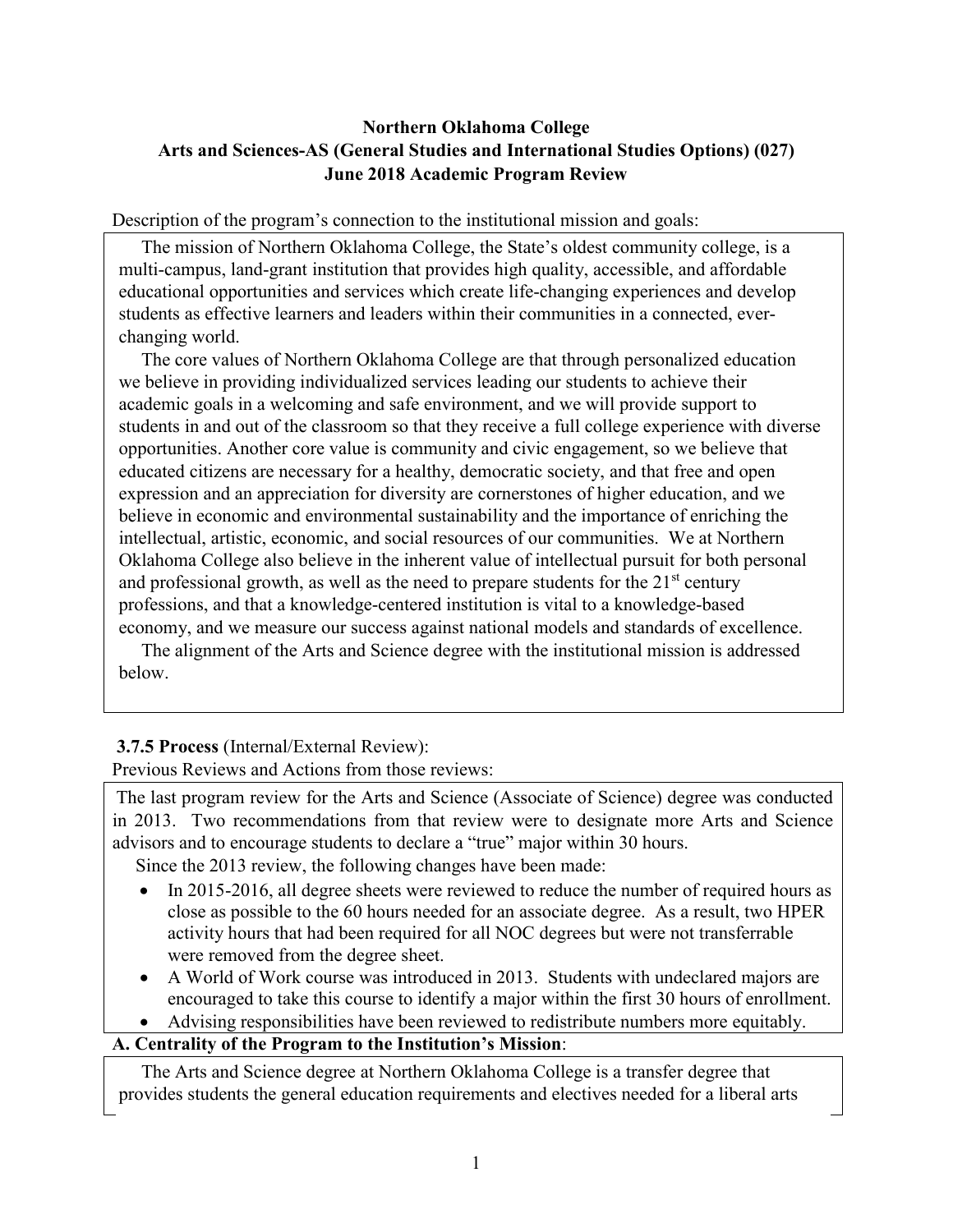degree that is high quality, accessible and affordable. Students are encouraged to take courses in a variety of liberal arts fields (communications, math, social sciences, etc.) to explore possible degree majors and identify a career path that will allow them to become effective learners and leaders within their communities.

## **B. Vitality of the Program:**

**B.1**.Program Objectives and Goals:

Students after completion of the Arts and Science degree will be able to:

- 1. Integrate critical thinking into academic areas;
- 2. Perform communication through critical reading and analysis, writing, and technology;
- 3. Evaluate societal awareness in historical and political situations, in diversity issues in multicultural society, and in the needs of various communities;
- 4. Articulate mathematical and scientific reasoning by data analysis and interpretation, problem solving and environmental awareness;
- 5. Examine quality of life through personal finance, wellness, fitness and nutrition.

## **B.2** Quality Indicators (including Higher Learning Commission issues):

| General education competencies are assessed across the curriculum to ensure               |
|-------------------------------------------------------------------------------------------|
| graduates have competency in the five competency areas listed above. These                |
| competencies are evaluated annually in courses that all students are required to take for |
| general education requirements, including science, history and government, math,          |
| composition, and computer literacy courses. Faculty within the disciplines create         |
| common measurements and rubrics to evaluate students' performances, and results of        |
| the assessments are processed through the Office of Institutional Research and then       |
| shared back with faculty, who meet to discuss needed changes in curriculum,               |
| assessment tools, or benchmarks. Results are posted online on the NOC website at          |
| http://www.noc.edu/Websites/northok/files/Content/5884075/Gen Ed Assessment Gi            |
| rd 2017-2018.pdf. The most recent assessment results for 2017-2018 are included           |
| below:                                                                                    |

## **I. Critical Thinking**

#### **A. Select, analyze, interpret, evaluate and defend a claim (orally and/or written) using a range of source materials**

#### **BISI 1114 - General Biology**

| <i>Activities:</i>                                | Students will design and execute a controlled experiment during the laboratory to test a<br>hypothesis about animal behavior.                                                                                                                                             |  |  |  |
|---------------------------------------------------|---------------------------------------------------------------------------------------------------------------------------------------------------------------------------------------------------------------------------------------------------------------------------|--|--|--|
| Measurements:                                     | Projects will be graded based on a grading rubric developed for this project.                                                                                                                                                                                             |  |  |  |
| Evaluations:                                      | Students will earn a 70% or higher on the assessment.                                                                                                                                                                                                                     |  |  |  |
| Data:                                             | 342/390 (87.7%) passed the assessment with $>$ 70%.                                                                                                                                                                                                                       |  |  |  |
| Recommendation:                                   | Include examples of hypothesis building in the lecture component of the course.<br>Rearrange the sequence of experiments in the laboratory manual so that the assessment<br>exercise more closely follows labs that discuss scientific method and hypothesis<br>building. |  |  |  |
| <b>BSAD 1113 - Digital and Financial Literacy</b> |                                                                                                                                                                                                                                                                           |  |  |  |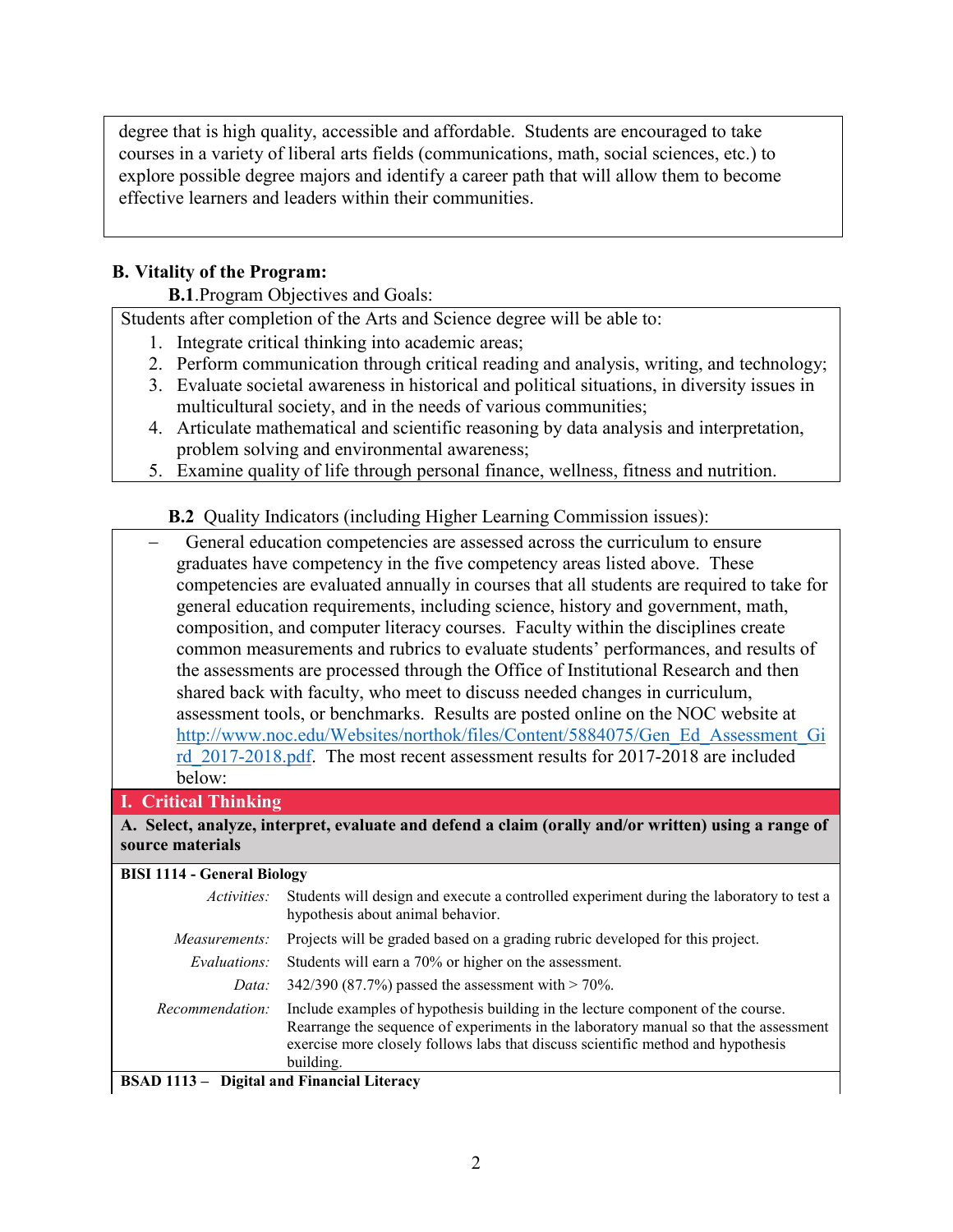| Activities:                                         | Students will complete individual projects in PowerPoint, which involve reading and<br>understanding personal finance content followed by completion of assigned projects to<br>demonstrate application of knowledge gained on the topic utilizing various resources.                                                                                                                                                                                                                                |  |  |  |
|-----------------------------------------------------|------------------------------------------------------------------------------------------------------------------------------------------------------------------------------------------------------------------------------------------------------------------------------------------------------------------------------------------------------------------------------------------------------------------------------------------------------------------------------------------------------|--|--|--|
| Measurements:                                       | Projects will be evaluated quantitatively based on a designated grading rubric<br>developed by faculty.                                                                                                                                                                                                                                                                                                                                                                                              |  |  |  |
| Evaluations:                                        | Success rate for each designated project is an overall average of 85% or better of the<br>total value based on the designated grading rubrics.                                                                                                                                                                                                                                                                                                                                                       |  |  |  |
| Data:                                               | 161/169 (95.1%) passed the assessment with 85% or better.                                                                                                                                                                                                                                                                                                                                                                                                                                            |  |  |  |
| Recommendation:                                     | Though the results indicate that students can complete the assignments at the desired<br>level, the rigor and the students' ability to evaluate their own work critically is<br>questioned. The students seem to not follow instructions well overall in the<br>coursework. The assessment tool will be revised to include more focus on the analysis<br>than completing steps in a PowerPoint presentation. Further, the rubric will be revised<br>to include a higher level of rigor when grading. |  |  |  |
| <b>CHEM 1314 - General Chem I</b>                   |                                                                                                                                                                                                                                                                                                                                                                                                                                                                                                      |  |  |  |
| Activities:                                         | Students will use chemistry knowledge obtained in lecture to identify unknown<br>chemicals in the laboratory.                                                                                                                                                                                                                                                                                                                                                                                        |  |  |  |
| Measurements:                                       | Projects will be graded based on a grading rubric developed for this project.                                                                                                                                                                                                                                                                                                                                                                                                                        |  |  |  |
| Evaluations:                                        | Students will earn a 70% or higher on the assessment.                                                                                                                                                                                                                                                                                                                                                                                                                                                |  |  |  |
| Data:                                               | 94/153 (61.4%) passed the assessment with $>70\%$ .                                                                                                                                                                                                                                                                                                                                                                                                                                                  |  |  |  |
| Recommendation:                                     | In addition to developing a procedure, students will be required to read the problem<br>and then write out a plan on how to test for their unknown. Note, the rubric was<br>adjusted to a 5-point scale for this data collection.                                                                                                                                                                                                                                                                    |  |  |  |
| <b>ENGL 1113 - Composition I</b>                    |                                                                                                                                                                                                                                                                                                                                                                                                                                                                                                      |  |  |  |
| Activities:                                         | A research paper was assigned that would be evaluated according to content,<br>reasoning, research and usage.                                                                                                                                                                                                                                                                                                                                                                                        |  |  |  |
| Measurements:                                       | Assignments will be graded based on a grading rubric developed for this project.                                                                                                                                                                                                                                                                                                                                                                                                                     |  |  |  |
| Evaluations:                                        | Students will earn a 70% or higher on the assignment.                                                                                                                                                                                                                                                                                                                                                                                                                                                |  |  |  |
| Data:                                               | 685/749 (91%) of students made a 70% or better.                                                                                                                                                                                                                                                                                                                                                                                                                                                      |  |  |  |
| Recommendation:                                     | No changes. Would like to see any differences in student performance from fall to<br>spring before making further changes.                                                                                                                                                                                                                                                                                                                                                                           |  |  |  |
| <b>MATH 1513 - College Algebra</b>                  |                                                                                                                                                                                                                                                                                                                                                                                                                                                                                                      |  |  |  |
| Activities:                                         | Students will be given a quiz to apply their knowledge of the properties of polynomial<br>functions.                                                                                                                                                                                                                                                                                                                                                                                                 |  |  |  |
| Measurements:                                       | Projects will be graded based on a grading rubric developed for this project.                                                                                                                                                                                                                                                                                                                                                                                                                        |  |  |  |
| Evaluations:                                        | Students will earn a 70% or higher on the assessment.                                                                                                                                                                                                                                                                                                                                                                                                                                                |  |  |  |
| Data:                                               | 628/946 or 66.4% of students taking the assessment scored a 70% or higher.                                                                                                                                                                                                                                                                                                                                                                                                                           |  |  |  |
| Recommendation:                                     | We do not plan to make any changes at this point. We want to give the same<br>assessment again. We feel as if we have made improvements in the quiz so that the<br>students understand what is being asked. We need to continue to improve stressing<br>critical thinking skills. Note that institutional requirements for placement into the class<br>have changed with the adoption of Accuplacer.                                                                                                 |  |  |  |
| B. Generate/demonstrate original ideas              |                                                                                                                                                                                                                                                                                                                                                                                                                                                                                                      |  |  |  |
|                                                     |                                                                                                                                                                                                                                                                                                                                                                                                                                                                                                      |  |  |  |
| C. Apply information to a variety of new situations |                                                                                                                                                                                                                                                                                                                                                                                                                                                                                                      |  |  |  |
|                                                     |                                                                                                                                                                                                                                                                                                                                                                                                                                                                                                      |  |  |  |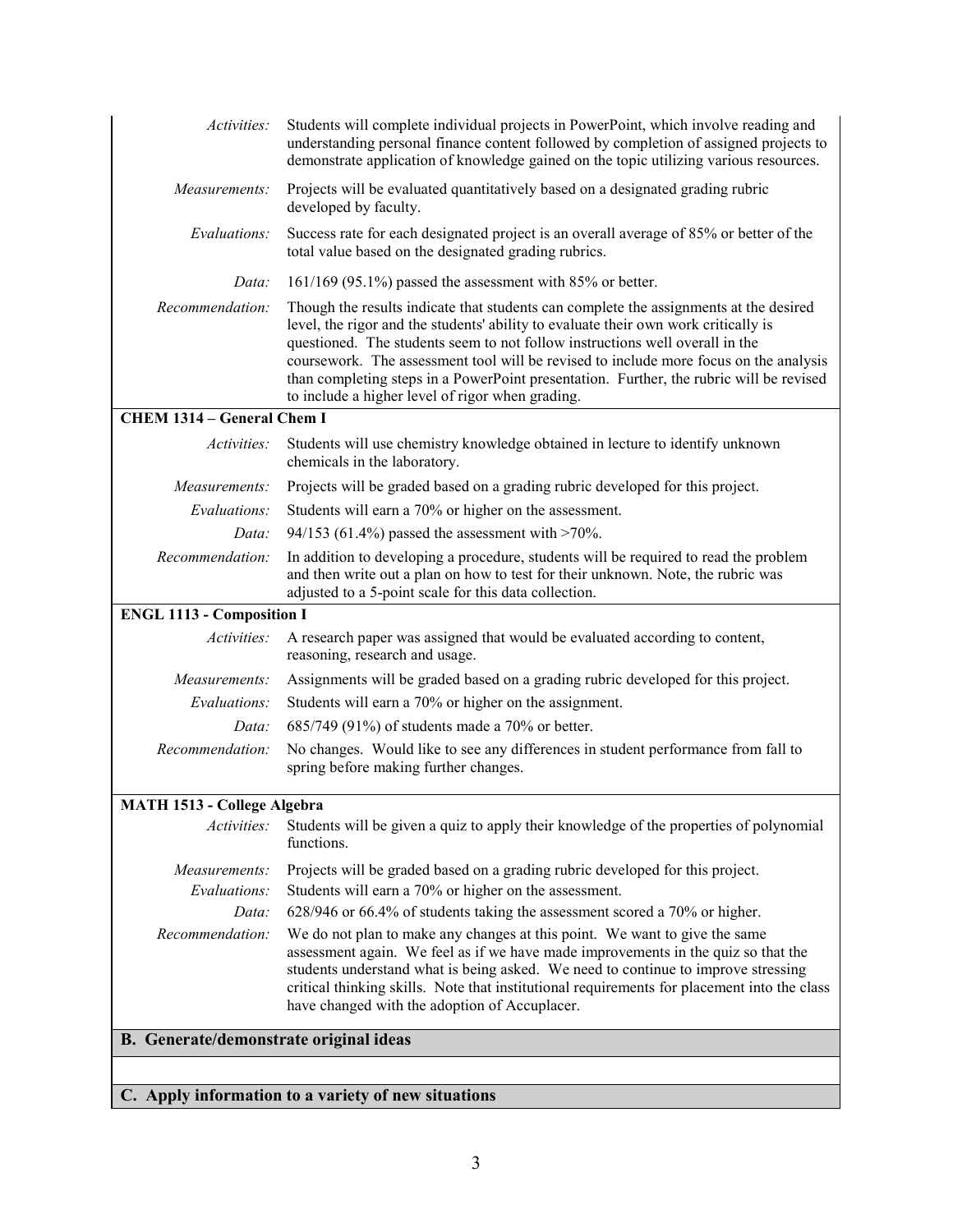| <b>ART 1113 - Art Appreciation</b>                                            |                                                                                                                                                                                                                                                                                                                                                                                                                                                                                                                                                                                                                  |  |  |  |
|-------------------------------------------------------------------------------|------------------------------------------------------------------------------------------------------------------------------------------------------------------------------------------------------------------------------------------------------------------------------------------------------------------------------------------------------------------------------------------------------------------------------------------------------------------------------------------------------------------------------------------------------------------------------------------------------------------|--|--|--|
| Activities:                                                                   | The students will be given a project, The American Flag in Art, which will allow them<br>to demonstrate their knowledge of the complexities of visual literacy.                                                                                                                                                                                                                                                                                                                                                                                                                                                  |  |  |  |
| Measurements:                                                                 | Projects will be graded based on a grading rubric developed for this project.                                                                                                                                                                                                                                                                                                                                                                                                                                                                                                                                    |  |  |  |
| Success rate for each project is 70% or better.<br>Evaluations:               |                                                                                                                                                                                                                                                                                                                                                                                                                                                                                                                                                                                                                  |  |  |  |
| 100/105 (95%) students passed the flag project with a 70% or better.<br>Data: |                                                                                                                                                                                                                                                                                                                                                                                                                                                                                                                                                                                                                  |  |  |  |
| Recommendation:                                                               | No changes.                                                                                                                                                                                                                                                                                                                                                                                                                                                                                                                                                                                                      |  |  |  |
| CS 1113 – Computer Concepts                                                   |                                                                                                                                                                                                                                                                                                                                                                                                                                                                                                                                                                                                                  |  |  |  |
| Activities:                                                                   | Students will complete a practical comprehensive common final exam applying all<br>computer application tools, including Microsoft Word, Excel, Access, PowerPoint to a<br>given scenario.                                                                                                                                                                                                                                                                                                                                                                                                                       |  |  |  |
| Measurements:                                                                 | Exams (subcategorized by each MS Office tool) will be evaluated quantitatively based<br>on designated grading rubrics created by faculty.                                                                                                                                                                                                                                                                                                                                                                                                                                                                        |  |  |  |
| Evaluations:                                                                  | Success rate for the exam is that the overall average on the exam will be a score of<br>75% of the total value based on the designated grading rubric.                                                                                                                                                                                                                                                                                                                                                                                                                                                           |  |  |  |
| Data:                                                                         | 178/203 (87.63%) scored an 75% or better.                                                                                                                                                                                                                                                                                                                                                                                                                                                                                                                                                                        |  |  |  |
| Recommendation:                                                               | Faculty felt that an 80% represented that the final included an appropriate amount of<br>rigor. The areas that students fall short of the desired outcome are in Excel and<br>Access. Data are going to be disaggregated by application to determine if changes to<br>teaching strategies implemented will have an impact on applying the concepts in<br>various scenarios. The Final Exam (assessment tool) will be revised by committee in<br>order to represent a more inclusive idea of how topics should be tested. Previously the<br>lead instructor had created the final and distributed to all faculty. |  |  |  |
| <b>HPET 1223 - Hith Educ &amp; Wellness</b>                                   |                                                                                                                                                                                                                                                                                                                                                                                                                                                                                                                                                                                                                  |  |  |  |
| Activities:                                                                   | The students will be given a project to demonstrate their knowledge on proper<br>nutritional habits, caloric intake and making better meal choices.                                                                                                                                                                                                                                                                                                                                                                                                                                                              |  |  |  |
| Measurements:                                                                 | Projects will be graded based on a grading rubric developed for this project.                                                                                                                                                                                                                                                                                                                                                                                                                                                                                                                                    |  |  |  |
| Evaluations:                                                                  | Students in the course will have a 70% success rate on this project.                                                                                                                                                                                                                                                                                                                                                                                                                                                                                                                                             |  |  |  |
| Data:                                                                         | 33/46 (72%) passed the activity at 70% or better.                                                                                                                                                                                                                                                                                                                                                                                                                                                                                                                                                                |  |  |  |
| Recommendation:                                                               | Will move the evaluation criteria up to 80%.                                                                                                                                                                                                                                                                                                                                                                                                                                                                                                                                                                     |  |  |  |
| MUSC 1113 - Music App                                                         |                                                                                                                                                                                                                                                                                                                                                                                                                                                                                                                                                                                                                  |  |  |  |
|                                                                               | Activities: The students will be given a project which will allow them to demonstrate their<br>knowledge of musical styles. The student should be able to aurally analyze a<br>composition to determine its period of origin and likely composer and defend that<br>analysis by using knowledge of instrument and vocal timber, music texture, form and<br>orchestration obtained in this course.                                                                                                                                                                                                                |  |  |  |
| Measurements:                                                                 | Projects will be graded based on a grading rubric developed for this project.                                                                                                                                                                                                                                                                                                                                                                                                                                                                                                                                    |  |  |  |
| Success Rate for each project is 70% or better.<br>Evaluations:               |                                                                                                                                                                                                                                                                                                                                                                                                                                                                                                                                                                                                                  |  |  |  |
| 70/87 (80%) students passed the project at 70% or better.<br>Data:            |                                                                                                                                                                                                                                                                                                                                                                                                                                                                                                                                                                                                                  |  |  |  |
| Recommendation:<br>No changes at this time.                                   |                                                                                                                                                                                                                                                                                                                                                                                                                                                                                                                                                                                                                  |  |  |  |
| <b>ORNT 1101 - Orientation</b>                                                |                                                                                                                                                                                                                                                                                                                                                                                                                                                                                                                                                                                                                  |  |  |  |
| Activities:                                                                   | The students will be given a writing prompt in which they will demonstrate their<br>application of knowledge of 2 of the following items: Learning styles, time<br>management, note taking systems and test taking skills.                                                                                                                                                                                                                                                                                                                                                                                       |  |  |  |
| Measurements:                                                                 | Assignments will be graded based on a grading rubric developed for this project.                                                                                                                                                                                                                                                                                                                                                                                                                                                                                                                                 |  |  |  |
| Evaluations:                                                                  | Students will earn a 70% or higher on the assignment.                                                                                                                                                                                                                                                                                                                                                                                                                                                                                                                                                            |  |  |  |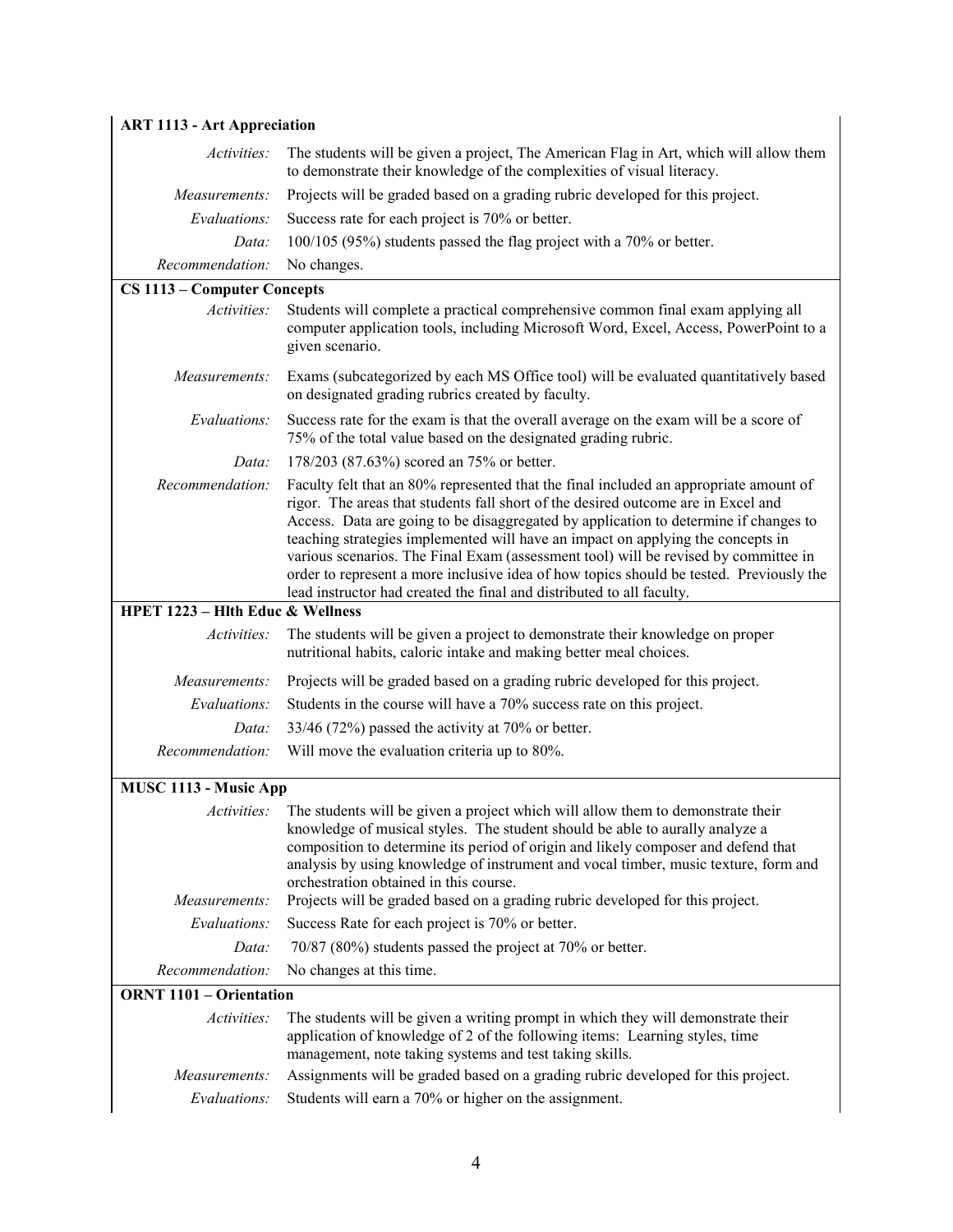| 391/437 (89%) passed the assignment with 70% or better.<br>Data:      |                                                                                                                                                                                                                                                                                                                                                                                                                                                        |  |  |
|-----------------------------------------------------------------------|--------------------------------------------------------------------------------------------------------------------------------------------------------------------------------------------------------------------------------------------------------------------------------------------------------------------------------------------------------------------------------------------------------------------------------------------------------|--|--|
| Recommendation:                                                       | Update rubric to include blanks to write documented results, comparable to math<br>rubric. Focus instructors to give assessment. Encourage students to complete the<br>assessment.                                                                                                                                                                                                                                                                     |  |  |
| PHIL 2223 - Business Ethics                                           |                                                                                                                                                                                                                                                                                                                                                                                                                                                        |  |  |
| Activities:                                                           | Students will complete a comprehensive paper designed to apply the critical thinking<br>skills and ethical theory developed throughout the course by analyzing a real-world<br>situation and applying those concepts.                                                                                                                                                                                                                                  |  |  |
| Measurements:                                                         | Exams will be evaluated quantitatively based on a designated grading rubric developed<br>by faculty.                                                                                                                                                                                                                                                                                                                                                   |  |  |
| Evaluations:                                                          | Overall average on the paper assignment will be a score of 70% of the total value<br>based on the designated grading rubric.                                                                                                                                                                                                                                                                                                                           |  |  |
| Data:                                                                 | 92/114 (81.36%) scored an 80% or better.                                                                                                                                                                                                                                                                                                                                                                                                               |  |  |
| Recommendation:                                                       | Faculty not only reviewed the assessment measure, but also reviewed results from the<br>outbound program Peregrine assessment. The evaluation criteria of 70% or better was<br>met in all semesters related to the assessment measure. The rubric will be revised to<br>further specify the critical thinking criteria. Specific areas such as Conflict of Interest,<br>Discrimination and Ethical Decision Making will be focused on for improvement. |  |  |
| POLI 1113 - Government                                                |                                                                                                                                                                                                                                                                                                                                                                                                                                                        |  |  |
| <i>Activities:</i>                                                    | Students will submit an essay, writing assignment, or online discussion board that<br>demonstrates application of political principle or policy.                                                                                                                                                                                                                                                                                                       |  |  |
| Measurements:                                                         | Assignments will be graded based on a grading rubric developed for this project.                                                                                                                                                                                                                                                                                                                                                                       |  |  |
| Evaluations:<br>Students will earn a 70% or higher on the assignment. |                                                                                                                                                                                                                                                                                                                                                                                                                                                        |  |  |
| Data:                                                                 | 381/445 (86%) of students achieved competency at 70% or better.                                                                                                                                                                                                                                                                                                                                                                                        |  |  |
| Recommendation:                                                       | Faculty affirmed the successful attainment of our general education critical thinking<br>goals. However, it was acknowledged that the grading rubric employed would need<br>further refinement. Additionally, the writing assignment used to examine the critical<br>thinking skills set would be constructed in the Fall 2017 with a more common writing<br>task.                                                                                     |  |  |
| <b>II.</b> Communication                                              |                                                                                                                                                                                                                                                                                                                                                                                                                                                        |  |  |
| proper mechanics.                                                     | A. Create written responses that demonstrate clear purpose, logic, organization, support, and                                                                                                                                                                                                                                                                                                                                                          |  |  |
| <b>ART 1113 - Art Appreciation</b>                                    |                                                                                                                                                                                                                                                                                                                                                                                                                                                        |  |  |
|                                                                       | Activities: Using the American Flag in Art project, the students will demonstrate their knowledge<br>using the above criteria for communication.                                                                                                                                                                                                                                                                                                       |  |  |
| Measurements:                                                         | Projects will be graded based on a grading rubric developed for this project.                                                                                                                                                                                                                                                                                                                                                                          |  |  |
| Evaluations:                                                          | Success Rate for each project is 70% or better.                                                                                                                                                                                                                                                                                                                                                                                                        |  |  |
| Data:                                                                 | 100/105 (95%) students passed the flag project.                                                                                                                                                                                                                                                                                                                                                                                                        |  |  |
| Recommendation:                                                       | No changes.                                                                                                                                                                                                                                                                                                                                                                                                                                            |  |  |
| <b>BISI 1114 - General Biology</b>                                    |                                                                                                                                                                                                                                                                                                                                                                                                                                                        |  |  |
| Activities:                                                           | Students will design and execute a controlled experiment during the laboratory to test a<br>hypothesis about animal behavior and then use the above competency to communicate<br>those results.                                                                                                                                                                                                                                                        |  |  |
| Measurements:                                                         | Projects will be graded based on a grading rubric developed for this project.                                                                                                                                                                                                                                                                                                                                                                          |  |  |
| Evaluations:                                                          | Students will earn a 70% or higher on the assessment.                                                                                                                                                                                                                                                                                                                                                                                                  |  |  |
| Data:                                                                 | 347/390 (89%) passed the assessment with $>$ 70%.                                                                                                                                                                                                                                                                                                                                                                                                      |  |  |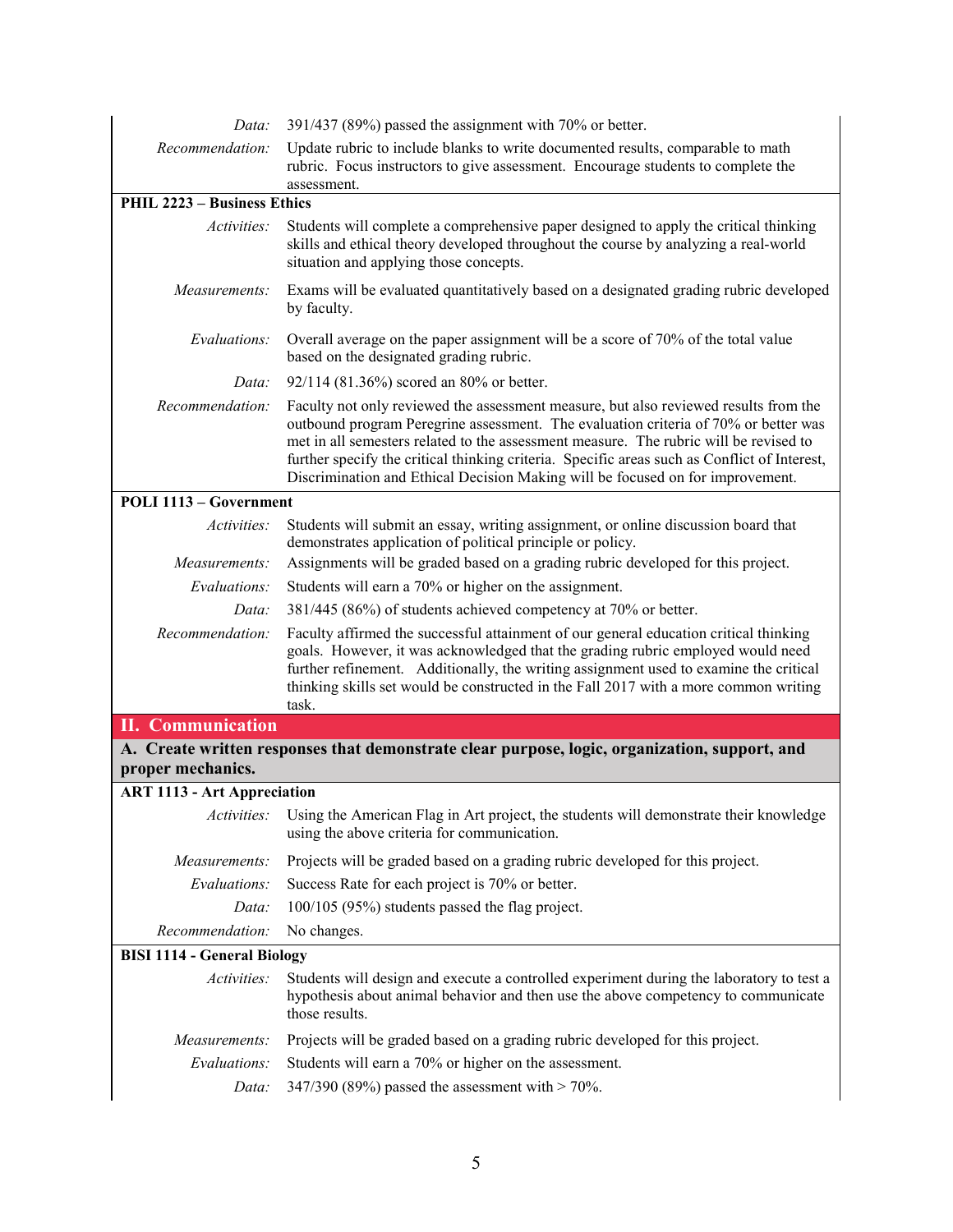| Recommendation:                                                                                | No change to assessment tool for the next collection<br>period.                                                                                                                                                                                                                                                                                                                                                                                                          |  |  |  |  |  |
|------------------------------------------------------------------------------------------------|--------------------------------------------------------------------------------------------------------------------------------------------------------------------------------------------------------------------------------------------------------------------------------------------------------------------------------------------------------------------------------------------------------------------------------------------------------------------------|--|--|--|--|--|
| <b>CHEM 1314 - General Chem I</b>                                                              |                                                                                                                                                                                                                                                                                                                                                                                                                                                                          |  |  |  |  |  |
| Activities:                                                                                    | Students will use chemistry knowledge obtained in lecture to identify unknown<br>chemicals in the laboratory and then using the above competency communicate those<br>results.                                                                                                                                                                                                                                                                                           |  |  |  |  |  |
| Measurements:<br>Projects will be graded based on a grading rubric developed for this project. |                                                                                                                                                                                                                                                                                                                                                                                                                                                                          |  |  |  |  |  |
| Evaluations:<br>Students will earn a 70% or higher on the assessment.                          |                                                                                                                                                                                                                                                                                                                                                                                                                                                                          |  |  |  |  |  |
| Data:                                                                                          | 66/153 (43.1%) passed the assessment with >70%.                                                                                                                                                                                                                                                                                                                                                                                                                          |  |  |  |  |  |
| Recommendation:                                                                                | Incorporate a writing assignment for at least one lab experiment during the semester so<br>students will have writing experience in writing a lab report prior to the assessment<br>assignment.                                                                                                                                                                                                                                                                          |  |  |  |  |  |
| PHIL 2223 - Business Ethics                                                                    |                                                                                                                                                                                                                                                                                                                                                                                                                                                                          |  |  |  |  |  |
| Activities:                                                                                    | Students will complete a comprehensive paper designed to evaluate written<br>communication skills based on an analysis of a real-world ethical situation.                                                                                                                                                                                                                                                                                                                |  |  |  |  |  |
| Measurements:                                                                                  | Papers will be evaluated quantitatively based on a designated grading rubric developed<br>by faculty.                                                                                                                                                                                                                                                                                                                                                                    |  |  |  |  |  |
| Evaluations:                                                                                   | Success rate for the paper is that the overall average on the assignment will be a score<br>of 70% of the total value based on the designated grading rubric.                                                                                                                                                                                                                                                                                                            |  |  |  |  |  |
| Data:                                                                                          | 92/114 (81.36%) scored an 80% or better.                                                                                                                                                                                                                                                                                                                                                                                                                                 |  |  |  |  |  |
| Recommendation:                                                                                | After reviewing scores, faculty determined that students met the desired outcome.<br>However, the outcome may not clearly define whether communication is assessed<br>fully. The rubric will be revised to include more specific criteria related to technical<br>writing skills.                                                                                                                                                                                        |  |  |  |  |  |
| <b>ENGL 1113 - Composition I</b>                                                               |                                                                                                                                                                                                                                                                                                                                                                                                                                                                          |  |  |  |  |  |
| Activities:                                                                                    | A research paper will be evaluated according to criteria above.                                                                                                                                                                                                                                                                                                                                                                                                          |  |  |  |  |  |
| Measurements:                                                                                  | Assignments will be graded based on a grading rubric developed for this project.                                                                                                                                                                                                                                                                                                                                                                                         |  |  |  |  |  |
| Evaluations:                                                                                   | Students will earn a 70% or higher on the assignment.                                                                                                                                                                                                                                                                                                                                                                                                                    |  |  |  |  |  |
| Data:                                                                                          | 685/749 (91%) of students made a 70% or better.                                                                                                                                                                                                                                                                                                                                                                                                                          |  |  |  |  |  |
| Recommendation:                                                                                | No changes. Would like to see any differences in student performance from fall to<br>spring before making further changes.                                                                                                                                                                                                                                                                                                                                               |  |  |  |  |  |
| <b>MATH 1513 - College Algebra</b>                                                             |                                                                                                                                                                                                                                                                                                                                                                                                                                                                          |  |  |  |  |  |
| Activities:                                                                                    | Students will be given a quiz to apply their knowledge of the properties of polynomial<br>functions and will be assessed on their communication of their reasoning using proper<br>math language and grammar/mechanics.                                                                                                                                                                                                                                                  |  |  |  |  |  |
| Measurements:                                                                                  | Projects will be graded based on a grading rubric developed for this project.                                                                                                                                                                                                                                                                                                                                                                                            |  |  |  |  |  |
| Evaluations:                                                                                   | Students will earn a 70% or higher on the assessment.                                                                                                                                                                                                                                                                                                                                                                                                                    |  |  |  |  |  |
| Data:                                                                                          | 606/941 or 64.4% of students taking the assessment scored a 70% or higher.                                                                                                                                                                                                                                                                                                                                                                                               |  |  |  |  |  |
| Recommendation:                                                                                | As this was the first time using this assessment, we do not plan to change it as of yet.<br>We feel that points may have been taken off as instructors were not grading only on<br>being grammatically correct, but also looking at if the math was correct. We need to<br>focus grading on HOW it was explained, not whether the math is correct. Note that<br>institutional requirements for placement into the class have changed with the adoption<br>of Accuplacer. |  |  |  |  |  |
| POLI 1113 - Government                                                                         |                                                                                                                                                                                                                                                                                                                                                                                                                                                                          |  |  |  |  |  |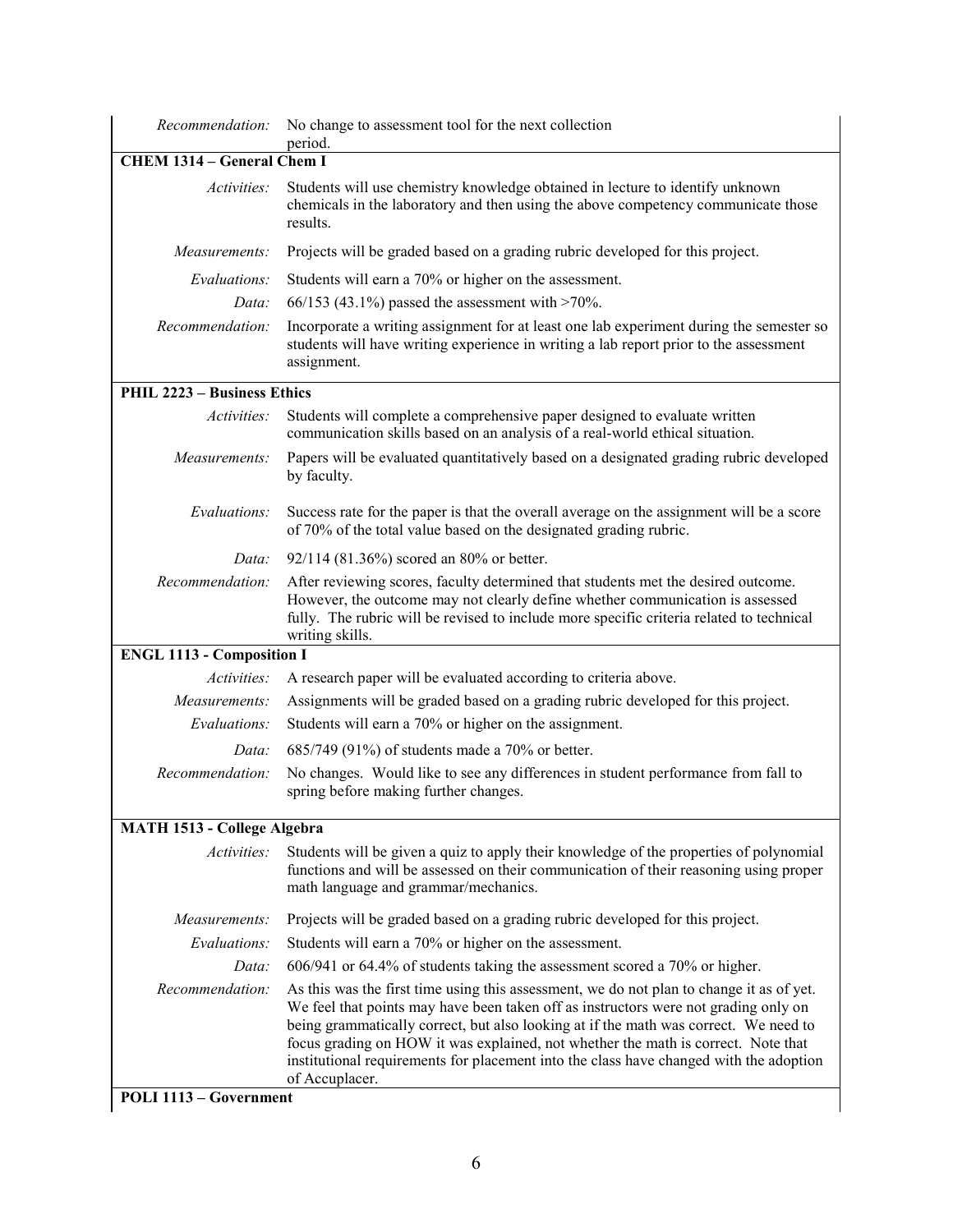| Activities:                                       | Common writing assignment                                                                                                                                                                                                                                                                                                                                                                                               |
|---------------------------------------------------|-------------------------------------------------------------------------------------------------------------------------------------------------------------------------------------------------------------------------------------------------------------------------------------------------------------------------------------------------------------------------------------------------------------------------|
| Measurements:                                     | Assignments will be graded based on a grading rubric developed for this project.                                                                                                                                                                                                                                                                                                                                        |
| Evaluations:                                      | Students will earn a 70% or higher on the assignment.                                                                                                                                                                                                                                                                                                                                                                   |
| Data:                                             | 366/445 (82%) of students achieved competency at 70% or better.                                                                                                                                                                                                                                                                                                                                                         |
| Recommendation:                                   | Recommended changes for 2018-2019 include creating a percentage total column for<br>each item being assessed. Better identification as to what item of assessment was used<br>to assess students. Continued review of content to assure assessment instrument<br>remains current. Continued emphasis on professional writing skills.                                                                                    |
| <b>HPET 1223 - Hlth Educ &amp; Wellness</b>       |                                                                                                                                                                                                                                                                                                                                                                                                                         |
| Activities:                                       | The students will be given a project to demonstrate their knowledge on proper<br>nutritional habits, caloric intake and making better meal choices for which application<br>of the above communication skills will be assessed.                                                                                                                                                                                         |
| Measurements:                                     | Projects will be graded based on a grading rubric developed for this project.                                                                                                                                                                                                                                                                                                                                           |
| Evaluations:                                      | Students in the course will have a 70% success rate on this project.                                                                                                                                                                                                                                                                                                                                                    |
| Data:                                             | $34/46$ (74%) passed the activity at 70% or better.                                                                                                                                                                                                                                                                                                                                                                     |
| Recommendation:                                   | Would like to move the evaluation criteria up to 80%.                                                                                                                                                                                                                                                                                                                                                                   |
| MUSC 1113 - Music App                             |                                                                                                                                                                                                                                                                                                                                                                                                                         |
| Activities:<br>Measurements:                      | Students will attend a concert and write a response essay about their experience.<br>Students will be required to demonstrate clear purpose, logic, and organization in their<br>paper. Students must support their observations about the concert with the use of<br>proper musical terms, and demonstrate proper grammatical syntax.<br>Projects will be graded based on a grading rubric developed for this project. |
| Evaluations:                                      | Success Rate for each project is 70% or better.                                                                                                                                                                                                                                                                                                                                                                         |
| Data:                                             | 70/87 (80%) students passed the project at 70% or better.                                                                                                                                                                                                                                                                                                                                                               |
| Recommendation:                                   | Create a more generalizable rubric criteria to apply to variable assignments. Meet with<br>all Music Appreciation instructors to create a standardized exam for all courses and to<br>clarify essay format.                                                                                                                                                                                                             |
| <b>ORNT 1101 - Orientation</b>                    |                                                                                                                                                                                                                                                                                                                                                                                                                         |
| Activities:                                       | The students will be given a writing prompt in which they will demonstrate their<br>application to communicate according to criteria set above.                                                                                                                                                                                                                                                                         |
| Measurements:                                     | Assignments will be graded based on a grading rubric developed for this project.                                                                                                                                                                                                                                                                                                                                        |
|                                                   | Evaluations: Students will earn a 70% or higher on the assignment.                                                                                                                                                                                                                                                                                                                                                      |
| Data:                                             | 391/437 (89%) passed the assignment with 70% or better.                                                                                                                                                                                                                                                                                                                                                                 |
| Recommendation:                                   | Update rubric to include blanks to write documented results, comparable to math<br>rubric. Focus instructors to give assessment. Encourage students to complete the<br>assessment.                                                                                                                                                                                                                                      |
| support, and proper mechanics.                    | B. Develop and deliver oral presentations that demonstrate clear purpose, logic, organization,                                                                                                                                                                                                                                                                                                                          |
|                                                   |                                                                                                                                                                                                                                                                                                                                                                                                                         |
|                                                   | C. Create visual representations that demonstrate clear purpose, logic, organization, support,                                                                                                                                                                                                                                                                                                                          |
| and proper mechanics.                             |                                                                                                                                                                                                                                                                                                                                                                                                                         |
| <b>BSAD 1113 - Digital and Financial Literacy</b> |                                                                                                                                                                                                                                                                                                                                                                                                                         |
| Activities:                                       | Students will create a presentation using Microsoft PowerPoint communicating their<br>evaluation of available housing alternatives.                                                                                                                                                                                                                                                                                     |
| Measurements:                                     | Projects will be evaluated quantitatively based on a designated grading rubric<br>developed by faculty.                                                                                                                                                                                                                                                                                                                 |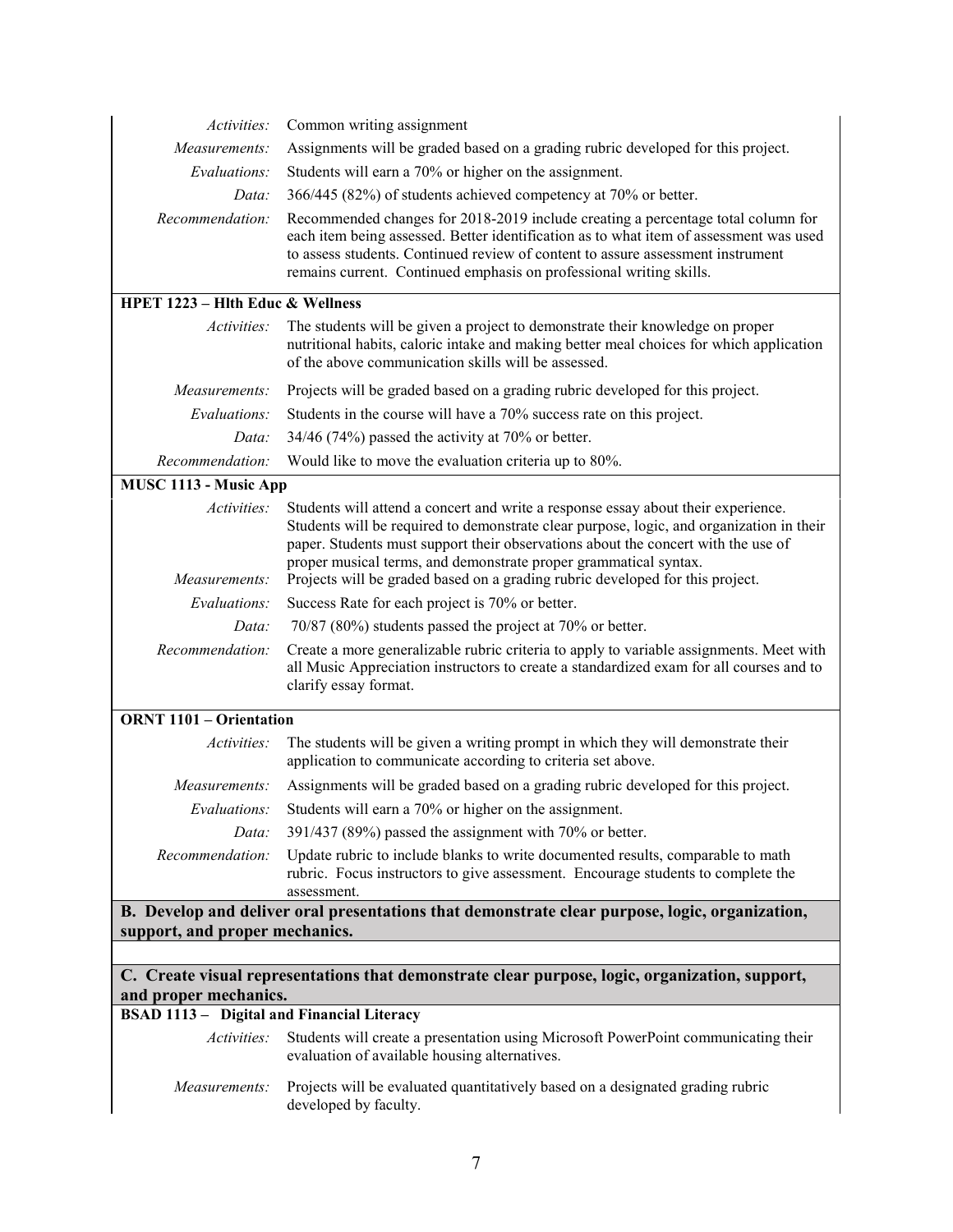| Evaluations:<br>Data: | Success rate for each designated project is an overall average of 70% or better of the<br>total value based on the designated grading rubrics.<br>136/143 (95.1%) passed assessment with 70% or better.                                                                                                                                                                                                                                                           |
|-----------------------|-------------------------------------------------------------------------------------------------------------------------------------------------------------------------------------------------------------------------------------------------------------------------------------------------------------------------------------------------------------------------------------------------------------------------------------------------------------------|
| Recommendation:       | Scores were beyond the standard for the ability to create a visual representation that<br>demonstrates clear purpose, logic, organization, support and proper mechanics.<br>However, the rigor was determined to be too simple for the current students. Increased<br>use of the tools to create an effective presentation will be utilized in the assessment<br>measure. Further, the rubric will be revised to include a higher level of rigor when<br>grading. |

#### **B.3** Minimum Productivity Indicators:

| Time Frame (e.g.: 5 year) | <b>Head Count/Graduates</b> |           |           |           |           |
|---------------------------|-----------------------------|-----------|-----------|-----------|-----------|
| span)                     | 2013-2014                   | 2014-2015 | 2015-2016 | 2016-2017 | 2017-2018 |
| <b>General Studies</b>    | 1,673/148                   | 1.294/189 | 863/146   | 643/198   | 485/170   |

Includes reverse transfer

**B.4** Other Quantitative Measures:

**a.** Number of courses taught exclusively for the major program for each of the last five years and the size of classes:

There are no program courses taught exclusively for the Arts and Science degree.

**b.**Student credit hours by level generated in all major courses that make up the degree program for five years:

Not applicable—there are no required courses other than the general education core. Students are encouraged to select an area of emphasis from a liberal arts field and complete a minimum of 18 hours in that general area with 5 additional elective hours.

**c.** Direct instructional costs for the program for the review period:

No faculty are designated "Arts and Science" faculty as all courses offered for this degree are used in other degree programs; however, the average salary for a full-time faculty member with benefits is \$69,069.

> **d.**The number of credits and credit hours generated in the program that support the general education component and other major programs including certificates:

All credits in the degree program support the general education component but as no courses are exclusive to the degree, it is not possible to track credit hour production accurately.

> **e.** A roster of faculty members, faculty credentials and faculty credential institution(s). Also include the number of full time equivalent faculty in the specialized courses within the curriculum:

Northern Oklahoma College has 109 full-time faculty, 98 of whom teach in liberal arts areas and 11 of whom teach in nursing. Some positions are currently unfilled and being advertised; filled positions are listed below with credentials.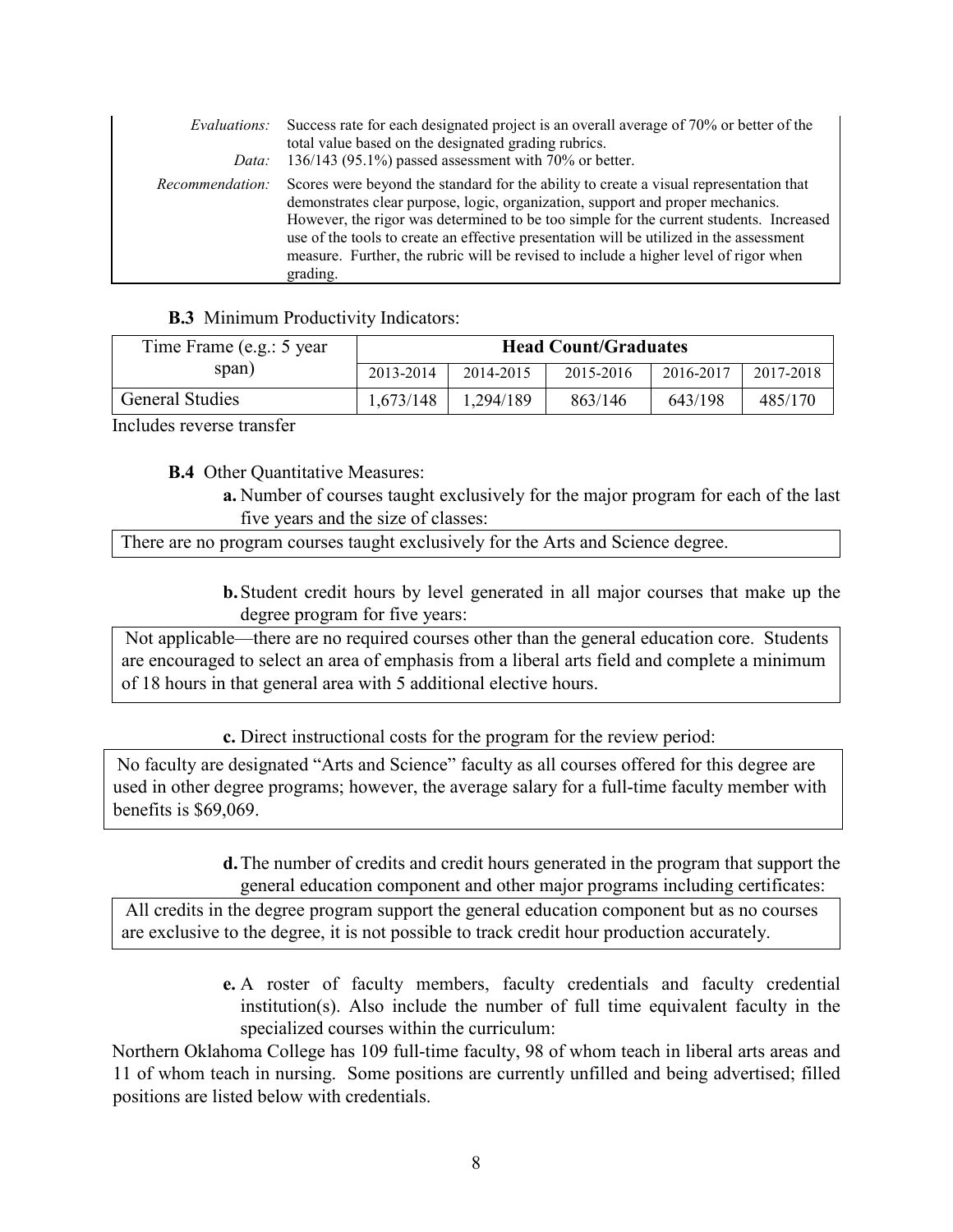#### **Division of Agriculture, Science, and Engineering**

**Matt Bolz**: B.S., Southwestern Oklahoma State University, 2006; M.Ed., Southwestern Oklahoma State University, 2010 **Kurt Campbell**: B.S., Oklahoma State University, 1998; DVM, OSU, 2001 **Bart Cardwell**: B.S., Oklahoma State University, 1992; M.S., OSU, 1997 **Jack Cnossen**: B.S., Worcester Polytechnic Institute, 1983; M.S., WPI, 1989; Ph.D., WPI, 1990 **Crys Davis**: B.A., Oklahoma State University, 2008; M.S., OSU, 2011 **Mary Gard**: B.S., Oklahoma State University, 2005; M.S., OSU, 2010 **Scott Harmon**: B.S., Oklahoma State Univ., 2005; M.Ed., Univ. of Central Oklahoma, 2014 **Mary Ann Harris**: B.S., Kansas State University, 1994; M.S., West Texas A&M University, 1995; Ph.D., University of Arizona, 2005 **Sherrie Martin**: B.S., Oklahoma State University, 1998; M.S., OSU, 2001 **Mary Ann McCoy**: B.S., Alcorn State University, 1979; M.S., Alcorn State, 998 **Tricia Moore**: B.S., Tarleton State University, 1992; M.S., OSU, 1995 **Charmaine Munro**: B.S., Midwestern State University, 1998; Ph.D., OSU, 2014 **Darrel Negelein**: B.S., Northwestern Oklahoma State Univ., 1995; M.S., Northwestern Oklahoma State University, 2000 **Fritz Osell**: B.S., University of Washington, 1964; M.Ed., University of Hawaii, 2002 **Chris Storm**: B.S., University of Southern Mississippi, 2004; M.S. U of S.M., 2006 **Frankie Wood-Black**: B.S., University of Central Oklahoma, 1984; MBA, Regis University, 2002; Ph.D., Oklahoma State University, 1989 **Gene Young**: B.S./B.A., Southwestern College, 1989; M.S., Ft. Hays State University, 1993 **Division of Business**

**Bart Allen**: A.S. Northeastern Oklahoma College, 1982; B.S., Kansas State University, 1985; M.B.A., Pittsburgh State University, 1989

**Kadie Berlin**: A.S., Pratt Community College, 2008; B.A., Ottowa University, 2011;

M.B.A., Southwestern Oklahoma State University, 2014

**Richard Churchill**: B.S., Oklahoma State University, 1980; M.S., Oklahoma State University, 2011; A.B.D., Oklahoma State University, 2017.

**Todd Ging**: B.S., Southern Nazarene University, 2002; M.B.A., University of Phoenix, 2005 **Jill Harmon**: B.S., University Central Oklahoma, 2002; M.Ed., UCO, 2005

**Leslie Johns**: A.S., Northern Oklahoma College, 1997; B.S., Oklahoma City University, 2000; M.B.A., Cameron University, 2004

**Cara Beth Johnson**: B.S., University of Central Oklahoma, 1999; M.B.A., Cameron University, 2001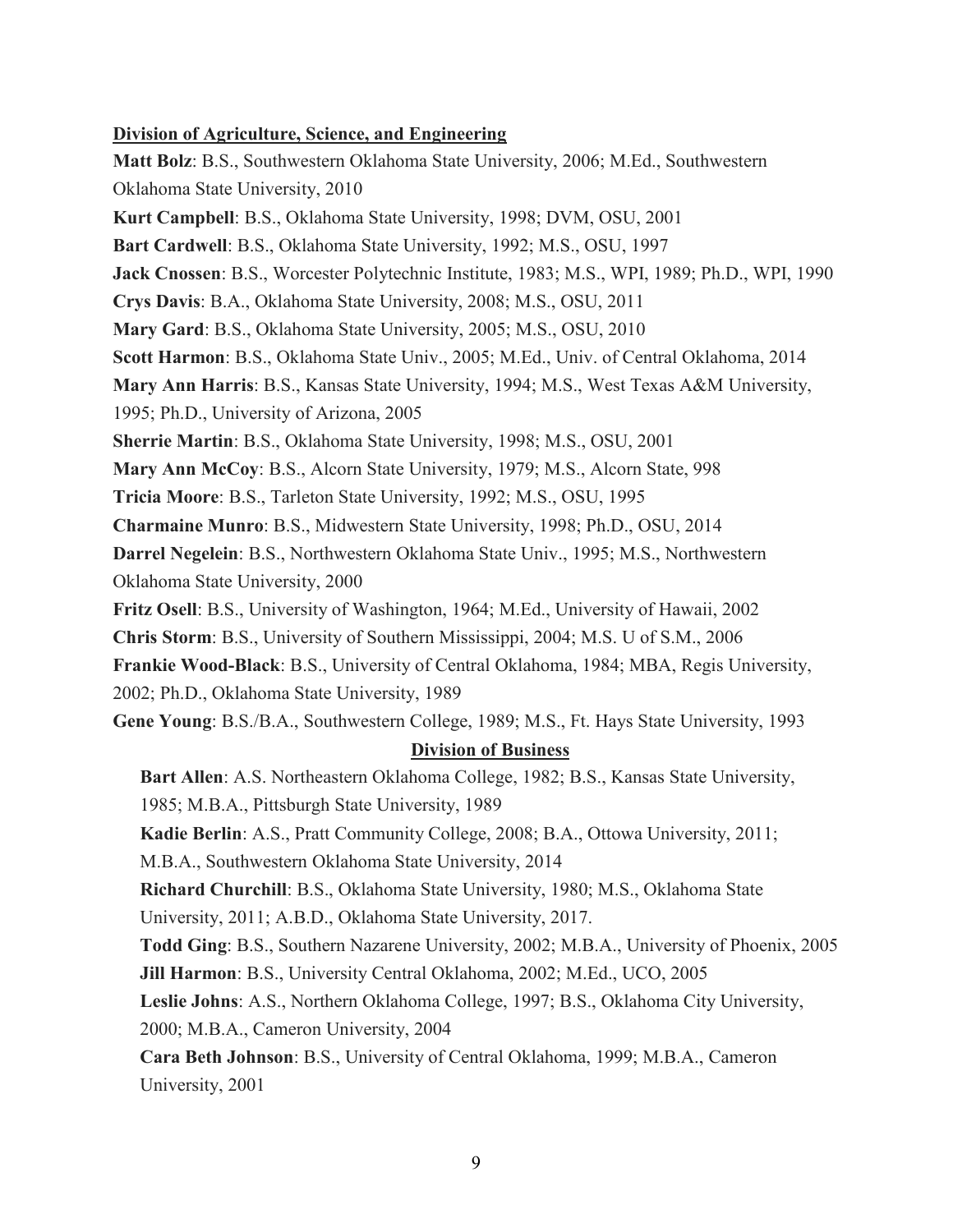**Raydon Leaton**: B.S., Oklahoma State University, 1990; M.Ed., University of Central Oklahoma, 1998

**Shaen McMurtrie**: B.S., Phillips University, 1987; J.D., University of Oklahoma, 1990 **Laura Marshall**: B.A., University of Central Oklahoma, 1981; M.Ed., University of Central Oklahoma, 1993

**Stephanie Weckler**: B.S., Oral Roberts University, 1983; MTAX, University of Tulsa, 1989

## **Division of Fine Arts**

**Chad Anderson**: B.A., Oklahoma Christian University, 1998; M.A., Oklahoma City University, 2000; M.FA, University of Oklahoma, 2012

**Edward Dixon**: B.S., Austin Peay State University, 2003; M.Mu, Austin Peay, 2005 **Dineo Heilmann**: B.A., Oklahoma State University, 1984; M.M.Ed., Wichita State University, 1986

**Jena Kodesh**: B.FA, Oklahoma State University, 2000; M.A., University of Phoenix, 2005 **Anthony Luetkenhaus**: B.FA, Culver-Stockton College, 2006; M.FA, Western Illinois University, 2011

**Brad Matson**: B.A., University of Oklahoma, 1988

**Audrey Schmitz**: B.FA, William Woods College, 1979; M.Ed., Northwestern Oklahoma State University, 2004

**Shannon Varner**: B.Mu., Cameron University, 2000; M.Mu., Oklahoma City University, 2002

## **Division of Health, Physical Education, and Recreation**

**Julie Baggett**: B.S., University Central Oklahoma, 2000; M.Ed., UCO, 2011 **Suzi Brown**: B.S., Oklahoma State University, 2003; M.Ed., Southwestern Oklahoma State University, 2006

**Aaron Butcher**: B.S., Indian Wesleyan University, 2010; M.A., Ball State University, 2012 **Michael Duroy**: B.S., University Central Oklahoma, 1995; M.Ed., UCO, 2002

**Donnie Jackson**: A.S., Allen Community College, 2000; B.S., Sterling College, 2003; M.S., Fort Hays State University, 2005

**Ashley Johnston**: A.G.S., Bossier Parish Community College, 2003; B.S. Northwestern Oklahoma State University, 2005; M.S., Texas A& M, 2006

## **Division of Language Arts**

**Paul Bowers**: B.A., University of Tulsa, 1985; M.A., Oklahoma State University, 1990; Ph.D., Oklahoma State University, 1996

**Tammy Davis**: B.A., Fort Hayes State University, 1987; M.S., Kansas State University, 1995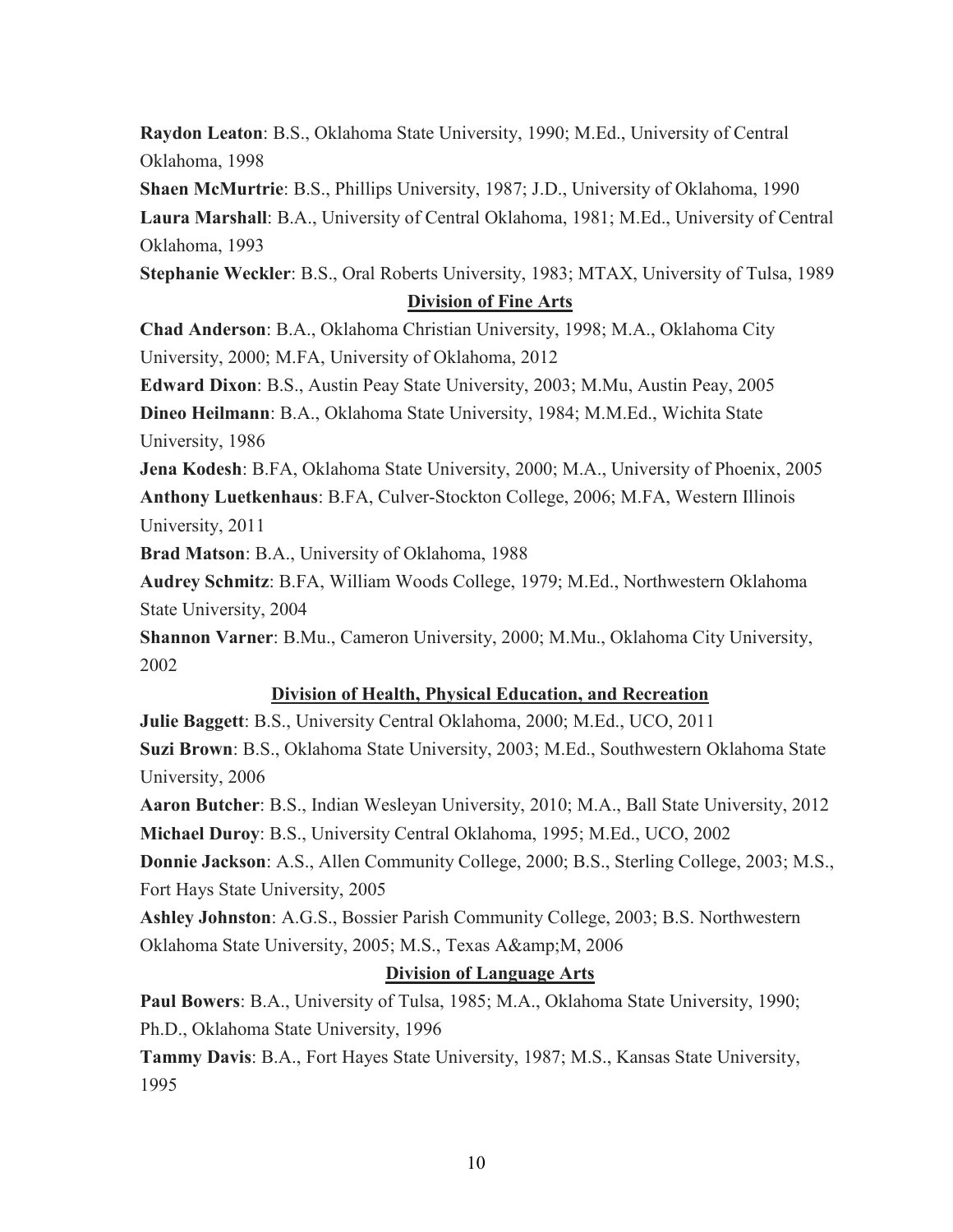**Stacey Frazier**: B.A., Oklahoma State University, 2001; MBA, University of Phoenix, 2009 **DeLisa Ging**: B.A., East Central University, 1994; Ed.D, OSU, 2005

**Scott Haywood**: A.S., Northern Oklahoma College, 1997; B.S., Northeastern State University, 1999; M.A., Northeastern State University, 2001

**Brandon Hobson**: B.A., Oklahoma City University, 1992; M.A., University of Central Oklahoma, 1995; Ph.D., Oklahoma State University, 2015

**Cathy Moore**: B.S., Northwestern Oklahoma State University, 1984; M.S., Oklahoma State University, 1989; Ed.D, Oklahoma State University, 1991

**Lisa Nordquist**: B.S., Southwestern Oklahoma State University, 1995; M.Ed., Southwestern Oklahoma State University, 2006

**Dean Pearcy**: B.A., Northwestern Oklahoma State University, 1998; M.Ed., Northwestern Oklahoma State University, 2003

**Starla Reed**: B.A., Phillips University, 1987; M.S., Concordia University, 2008

**Stephanie Scott**: B.A., Northeastern State University, 2007; M.A., University of Arkansas, 2009

**Alicia Sharp**: B.A., Oklahoma State University, 2003; M.A., University of North Texas, 2006

**Don Stinson**: B.A., Northeastern State University, 1987; M.A., Northeastern State University, 1989; Ph.D., Oklahoma State University, 1998

**Jeff Tate**: B.A., University Central Oklahoma, 1991; M.A., University Central Oklahoma, 1993; Ph.D., Oklahoma State University, 2015

**Diana Watkins**: B.S., Oklahoma State University, 1998; M.S., OSU, 2007

# **Division of Math**

**Cathy Ballard**: A.S., Northern Oklahoma College, 1998; B.S., Oklahoma State University, 2001; M.Ed., Northwestern Oklahoma State University, 2003 **Dee Cooper**: A.S., Northern Oklahoma College, 1996; B.S., Oklahoma State University, 1999; M.Ed., Southwestern Oklahoma State University, 2007 **Lynn DeMuth**: B.S., Oklahoma State University, 1984; M.A., Chadron State College, 2017 **Cassie Firth**: B.S., Oklahoma State University, 1999; M.A., University of Phoenix, 2003 **Christi Hook**: M.A., Chadron State College, 2015 **Lynn Kinzie**: B.S., University of Florida, 1995; M.S., OSU, 2009 **Tim Kruse**: B.S., Oklahoma State University, 1997; Ed.D, OSU, 2012 **Vernon Londagin**: B.S., University of Tulsa, 2016; M.S., OSU, 2018 **Courtney Miller**: B.A., University of Oklahoma, 2006; M.S., University of Central Oklahoma, 2011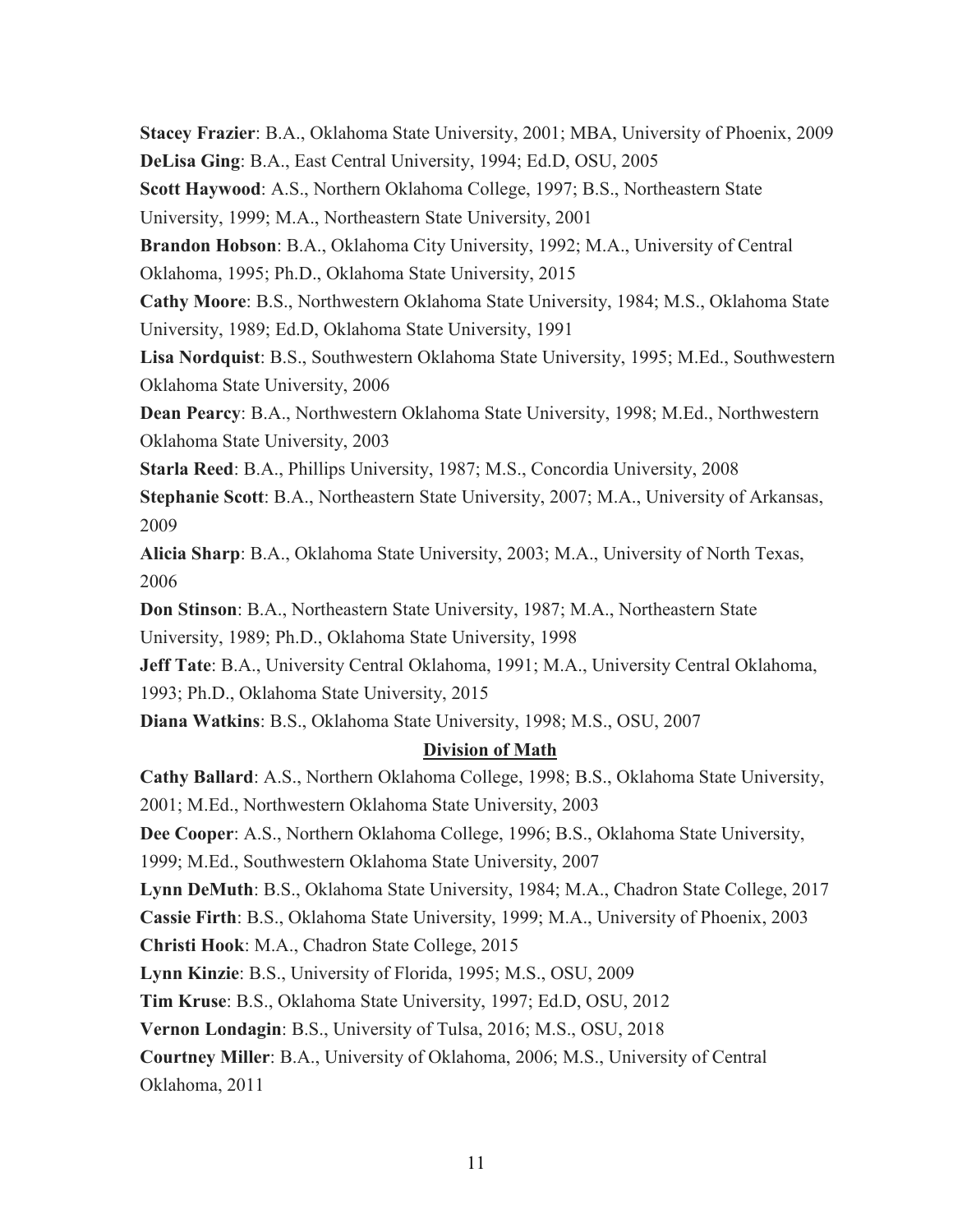**Karri Morrill**: B.S., Northwestern Oklahoma State University, 2004

**Scott Morris**: B.S., University of Science & Arts of Oklahoma, 1993; M.Ed., University of Central Oklahoma, 2001

**Wendy O'Neill**: B.S., Vanderbilt University, 1991; M.A., University of Texas at Dallas, 2000

**Kristi Orr**: B.S., University of Nebraska-Lincoln, 1996; M.Ed., University of North Dakota, 2004

**Cecil Phibbs**: B.S., Palm Beach Atlantic University, 2002; M.S., Florida Atlantic University, 2013

**Kathi Shamburg**: B.S., East Central University, 1987; M.A., Chadron State College, 2017

**Stephani Spurlock**: B.S., Northwestern Oklahoma State University, 1993; M.S.,

Southwestern Oklahoma State University, 1998

# **Division of Social Science**

**Ryan Bay**: B.S., Missouri Valley College, 1999; M.Ed., Northwestern Oklahoma State University, 2002

**Troy Cochran**: M.S., University of Cincinnati, 2015

**Jeremy Cook**: B.A., Oklahoma State University, 1992; M.S., OSU, 1999; Ed.D, OSU, 2004

**Peggy Emde**: B.S., Oklahoma State University, 1980; M.S., Capella University, 2011

**Darrell Frost**: M.S., University of Phoenix, 2008

**Jerry Hawkins**: B.A., Southwestern Oklahoma State University, 1985; M.Ed., Southwestern Oklahoma State University, 1990

**J. Marsh Howard**: M.S., University of Oklahoma, 1999; Ph.D., OSU, 2014

**Greg Krause**: B.S., Oklahoma City University, 1978; M.S., Arizona State U., 2017

**Steve McClaren**: B.A., Grand Canyon University, 1976; M.Ed., Northwestern Oklahoma State University, 2007

**Tiffany Meacham**: B.A., University of Oklahoma, 2002; M.Ed., Northwestern Oklahoma State University, 2006

**Brenda Pennington**: B.A., Northwestern Oklahoma State University, 2001; M.Ed., Northwestern Oklahoma State University, 2006

**Ty Shreck**: A.A. Northern Oklahoma College, 2006; B.A., University Central Oklahoma, 2008; M.Ed., Southwestern Oklahoma State University, 2013

**Wade Watkins**: B.S., Oklahoma State University, 1992; M.A., University of Antwerp, 2003 **Alyce Webb**: B.A., University of Central Oklahoma, 2012; M.A., University of Central Oklahoma, 2013; PhD, Oklahoma State University, 2017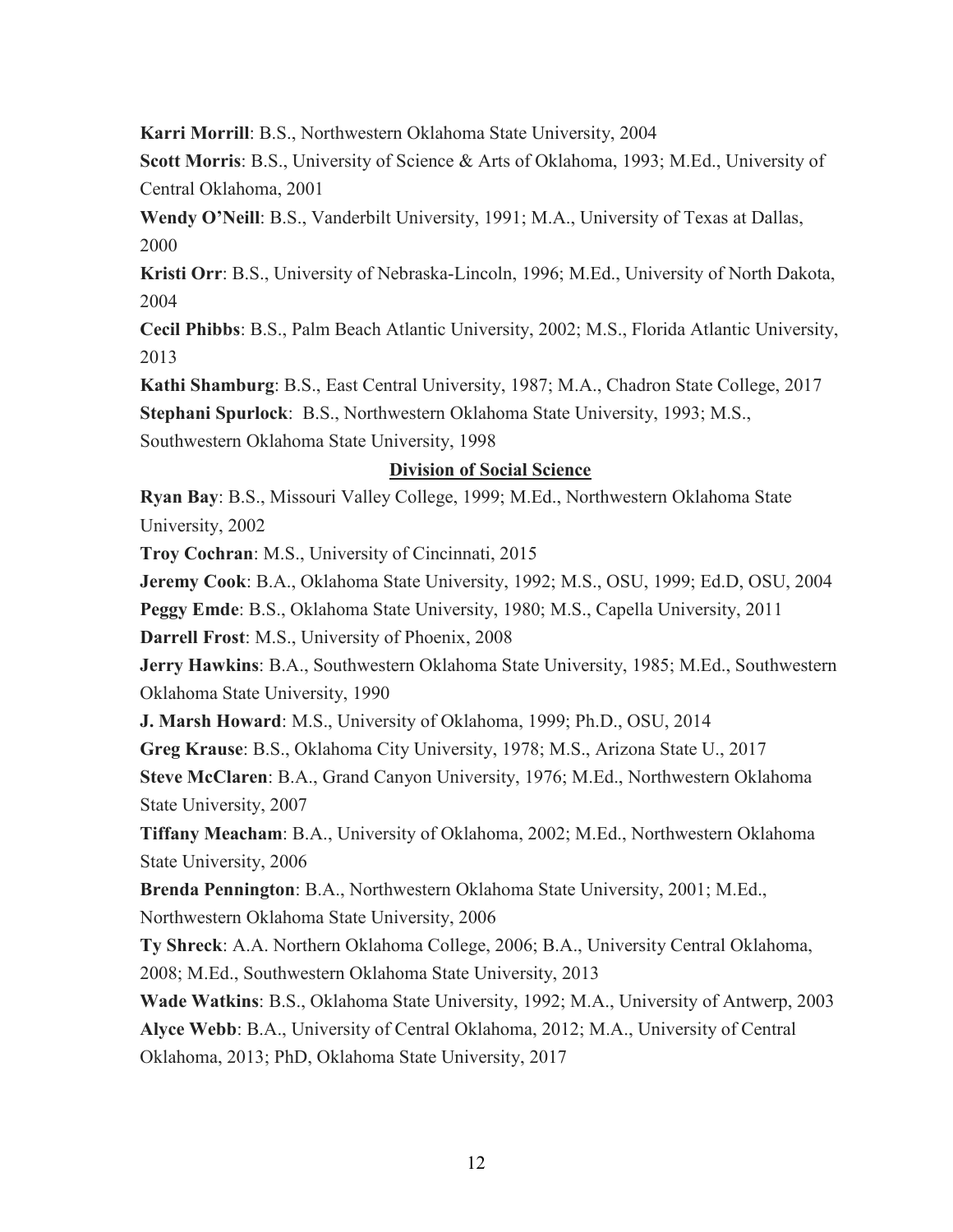**f.** If available, information about employment or advanced studies of graduates of the program over the past five years:

#### Not available

**g.** If available, information about the success of students from this program who have transferred to another institution:

 While data from partner institutions has not broken down transfer data by major, reports on transfer to institutions such as OSU indicate that NOC students have a higher GPA and graduation rate than native first-semester students.

## **B.5** Duplication and Demand:

In cases where program titles imply duplication, programs should be carefully compared to determine the extent of the duplication and the extent to which that duplication is unnecessary. An assessment of the demand for a program takes into account the aspirations and expectations of students, faculty, administration, and the various publics served by the program. Demand reflects the desire of people for what the program has to offer and the needs of individuals and society to be served by the program.

## **B.5.** Duplication and Demand Issues:

#### *Address Duplication:*

NOC has locations in Garfield, Kay, and Payne county and serves the surrounding regions, giving students access to an associate degree in north-central Oklahoma.

#### *Address Demand:*

The associate degree allows students a pathway to an advanced degree and a workforce credential for the increasing number of positions that require a college degree.

> **B.5.a.** Detail demand from students, taking into account the profiles of applicants, enrollment, completion data, and occupational data:

NOC is an open-admission school, meeting the needs of students who wish to attain workforce credentials and/or to complete an associate degree and then transfer to a bachelor's degree granting institution.

**B.5.b.** Detail demand for students produced by the program, taking into account employer demands, demands for skills of graduates, and job placement data:

The Arts and Science degree is designed primarily as a transfer degree or a starting point for students wishing to complete an associate degree but uncertain about their career path. Students are guided into a World of Work course and encouraged to declare a major within the first 30 hours.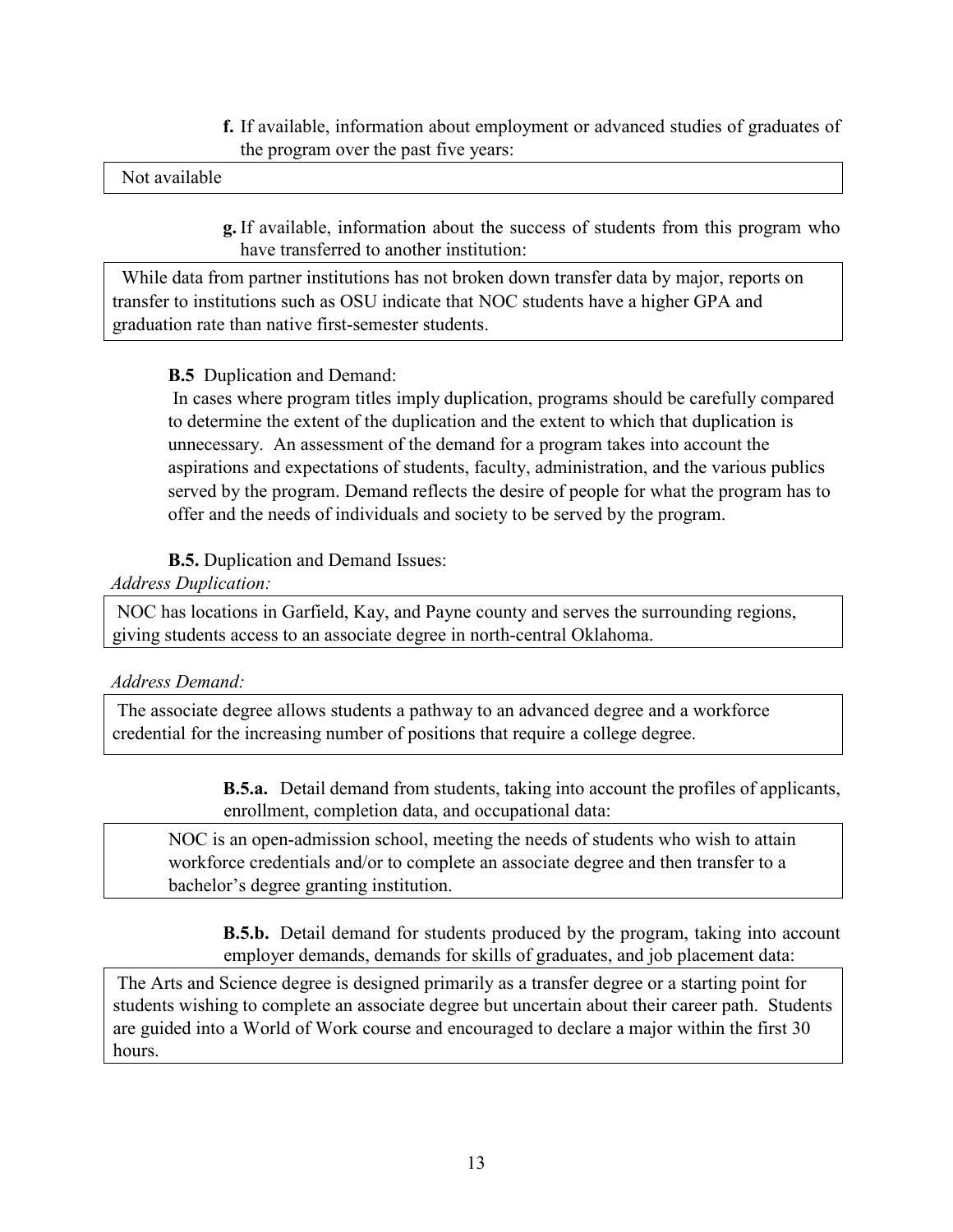**B.5.c.** Detail demand for services or intellectual property of the program, including demands in the form of grants, contracts, or consulting:

Not applicable

**B.5.d.** Detail indirect demands in the form of faculty and student contributions to the cultural life and well-being of the community:

Through the development of the general education competencies noted above, students become better leaders and learners in the workforce.

> **B.5.e.** The process of program review should address meeting demands for the program through alternative forms of delivery. Detail how the program has met these demands:

The Arts and Science degree is approved for electronic delivery; all required general education courses are available via ITV and students have options for classes that will meet all general education requirements online.

**B.6** Effective Use of Resources:

Resources include financial support, (state funds, grants and contracts, private funds, student financial aid); library collections; facilities including laboratory and computer equipment; support services, appropriate use of technology in the instructional design and delivery processes, and the human resources of faculty and staff.

NOC offers the second most affordable tuition/fee rates in the state of Oklahoma. Over 60% of students at NOC receive some form of financial aid and many receive private scholarships through the NOC Foundation. Student support services are offered to all students in on-site and online formats, including Blackboard, tutoring/Tutor.com, library access, advising and counseling services. All faculty are offered training annually in Blackboard, Quality Matters for online courses, and ITV best practices. Students have computer access at all locations.

\*Low Producing Program Reviews follow a different format and template.

**Institutional Program Recommendations**: (describe detailed recommendations for the program as a result of this thorough review and how these recommendations will be implemented, as well as the timeline for key elements)

| <b>Recommendations</b>                                                                                                                                                                                                                                                            | <b>Implementation Plan</b>                                                                                                                                                          | <b>Target Date</b> |
|-----------------------------------------------------------------------------------------------------------------------------------------------------------------------------------------------------------------------------------------------------------------------------------|-------------------------------------------------------------------------------------------------------------------------------------------------------------------------------------|--------------------|
|                                                                                                                                                                                                                                                                                   |                                                                                                                                                                                     |                    |
| Enrollment has declined accounting for<br>some of the drop in majors in the past five<br>years, but as the graduation rate has not<br>significantly dropped, part of the reduction<br>also reflects the move to get more students<br>to declare a major. Efforts will continue to | World of Work instructors and<br>retention specialists will<br>continue to work with students<br>who are undeclared majors and<br>connect them with career<br>counseling resources. | Ongoing            |